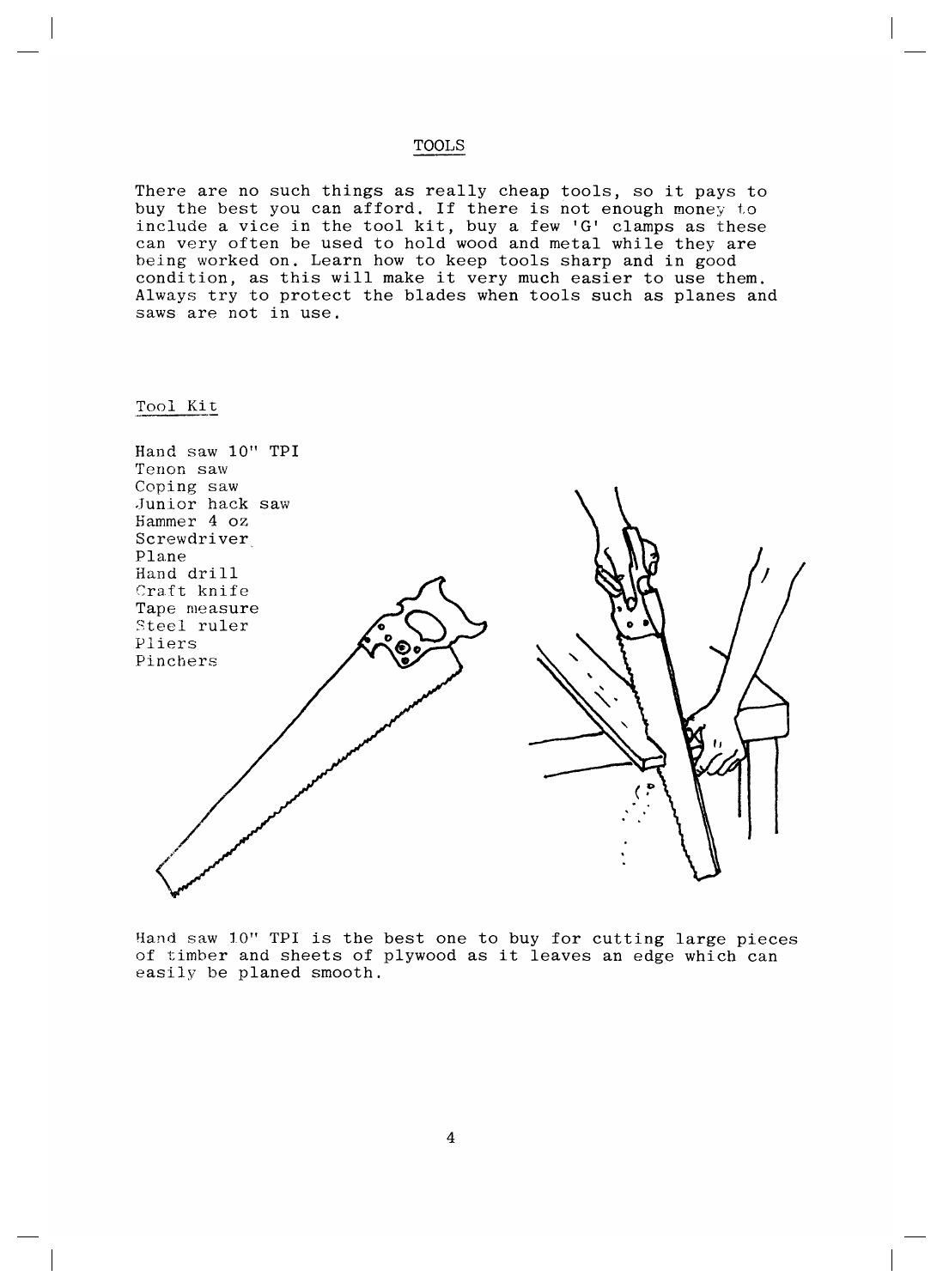The junior hack saw is the cheapest saw that it is possible to buy for cutting up small pieces of metal or plastic. As the spare blades are not expensive, they should be regularly replaced.



Tenon saws are used for cutting small sections of wood, and when used with a bench hook and mitre block, very accurate angles may be cut.



Coping saws with their replacable blades are for cutting out discs and all curved shapes.



When choosing a screwdriver make sure that it will fit the slot of most screws you will use. Try and standardise on one gauge such a No 8.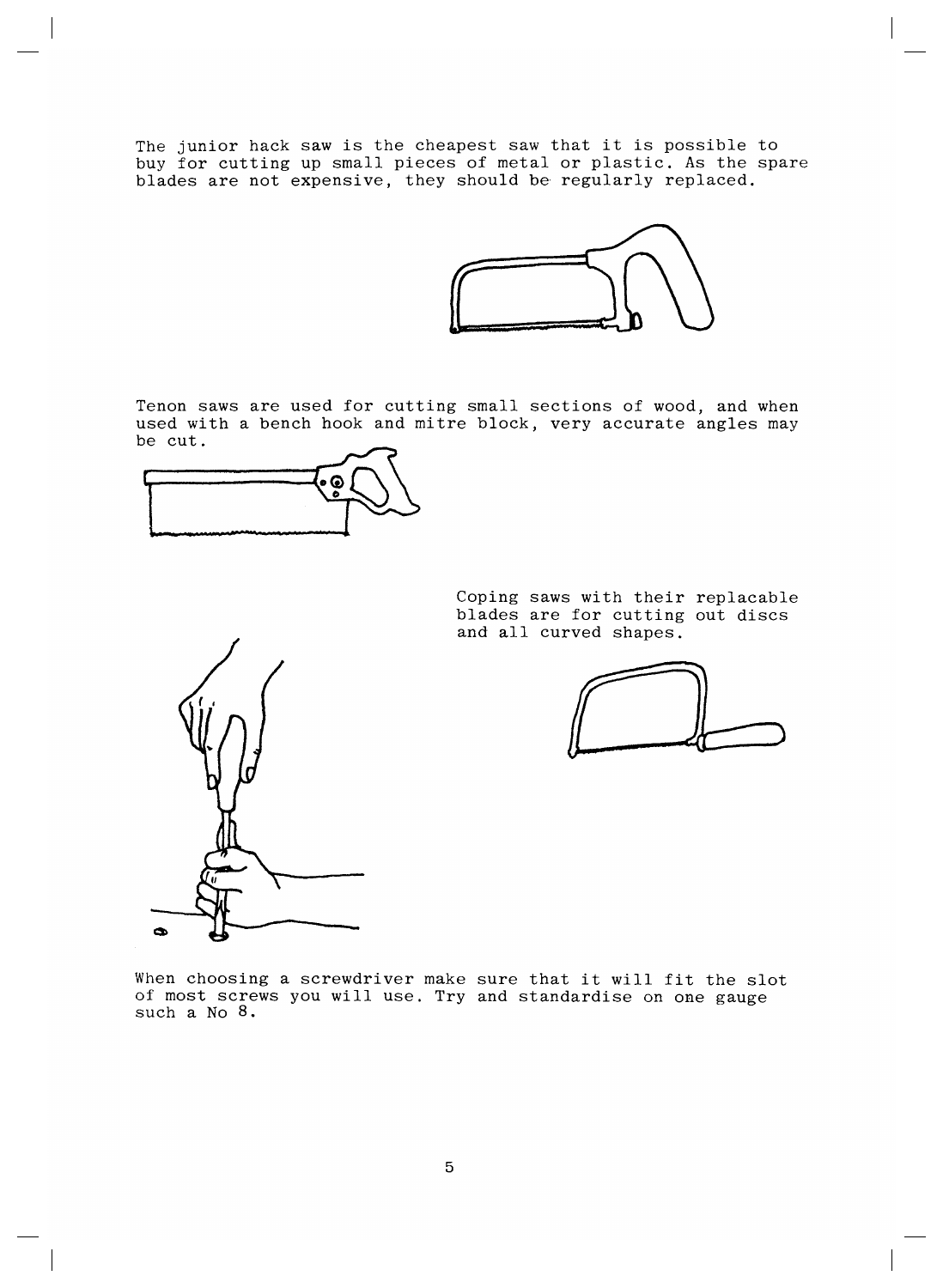

Do not buy a hammer that is too heavy for most jobs you will have to do. A 4 oz hammer and small thin nails are usually used for this type of work because modern glue makes a very strong joint and the nails only support the pieces of wood while the glue is setting.



When joining wood together by glue and screw, or glue and nail, try and use a waterproof glue.



A small plane speeds up the process of smoothing wood, and saves a great deal of glass papering. Make sure that the blade is finely set and true, is kept sharp and laid on its side when not in use. This saves the blade from damage.